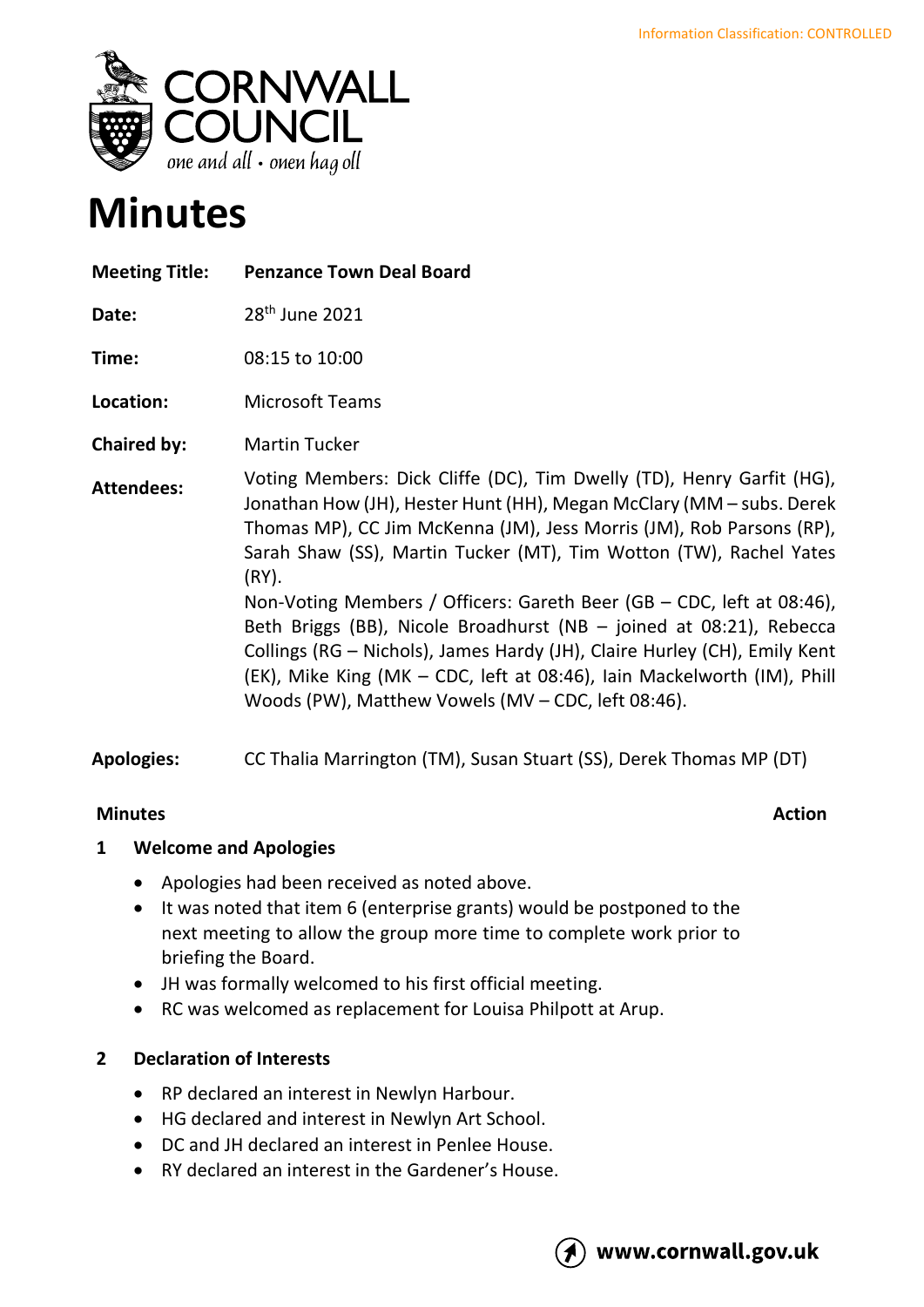#### **3 Minutes of the Last Meeting**

- The minutes of the Board meeting held on  $24<sup>th</sup>$  May 2021 were agreed as a true and accurate record.
- The minutes of the Extraordinary Board meeting held on  $21^{st}$  June 2021 were agreed as a true and accurate record.

#### **4 Matters arising not covered on the agenda**

- **24th May 2021**
- Page 2, Item 6 making contact re. ShopMobility was a work in progress, RY had sent an email to which she'd not yet had a response.
- Page 3, Item 7 CDC had been invited to the present meeting.
- Page 3, Item 7 JM taking forward the Ponsondane project. JM provided update that there had been discussion on spend and there was flexibility until December.
- Page 3, Item 8 MT had not yet spoken with LEP about nominating a new representative.
- Page 4, Item 8 BB had prepared the paperwork and sent a draft to MT for review.
- Page 4, Item 8 JH updated Members that Councillors Andrew George and Thalia Marrington (TM) were taking their places on the Board. Tara Sherfield-Wong had advised that she would have a watching brief by being copied into minutes but would not be a regular attendee at meetings.
- Page 4, Item 10 BB confirmed that a poll had been sent out and requested Members who had not yet responded to the poll to please return.
- Page 5, Item 11 items had been added to the current agenda.
- **21st June 2021**
- Page 2, Item 10 MT thanked colleagues who had fed their thoughts to him in advance of the present meeting.
- Page 2, Item 10 CH confirmed the TIP 2 and Towns Fund information had been circulated following the meeting.
- Page 3, Item 10 Meeting with CH, MT a dn RP had taken place.

## **5 Stage 2 – Roles and Responsibilities**

• CH noted the close links with the Future High Street Fund (FHSF) and that the Town Deal components of this project were Market House and the ex-Lidl site.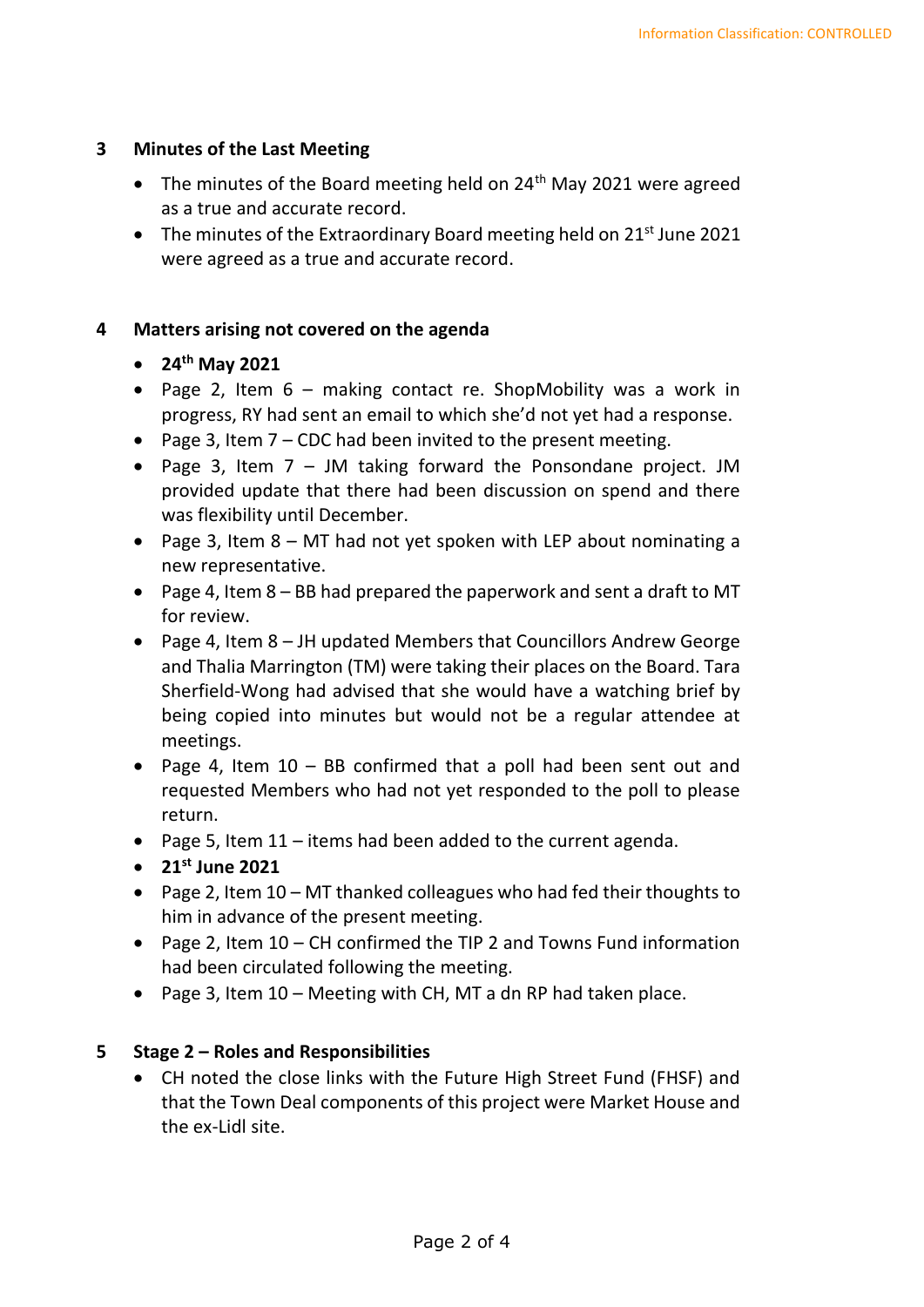Board

BB

- It was noted that this was a complex project which would involve private sector/grants etc. and that a subgroup was working with CDC to work through technicalities and put a delivery body in place.
- GB provided an update on the paper received by the Board in March 2021. He advised that CDC proposed to create a holding company to manage the Pz regen activity.
- CDC/Corserv Boards need to sign off on the proposal but had been supportive of the principle to date.
- Each of the Town Deal and FHSF projects would have an individual special purpose vehicle (SPV) to cater to the individual needs of that project (two for Town Deal).
- CDC was looking for final sign off at the CDC Board meeting on  $15<sup>th</sup>$  July at which point they hoped to be able to enact the company.
- GB requested 3-4 Board nominees to sit on the holding company's Board. JM noted that private/public sector breakdown should be considered.
- **ACTION:** Board to decide on nominees at next Board meeting.
- **ACTION:** BB to add to next agenda
- It was noted that individual SPVs may require separate committees.

## **6 Enterprise Grants Programme, to include:**

**a. Conditions outlined in HoT letter**

## **b. Entity to deliver programme**

• Item deferred.

#### **7 Project prioritisation**

- MT advised that each voting Member would be invited to share their thoughts on how to make the £2.3m saving.
- CH provided an overview of the required saving and some options as to how this could be achieved, including 10% reduction across all projects, reduction in certain projects only, remove of certain projects, movement of projects under the enterprise grants scheme.
- Each Member then spoke in turn, with a summary being provided in a document attached to these minutes.

## **8 The future and scope of Boards in Penzance**

- TD advised that he had requested this item due to the need for Penzance to connect up the Town Deal with other activity happening within the town.
- The Board considered that this was important, but not urgent until Town Deal project prioritisation had been finalised.
- It was agreed that this would be revisited at the September Board meeting.